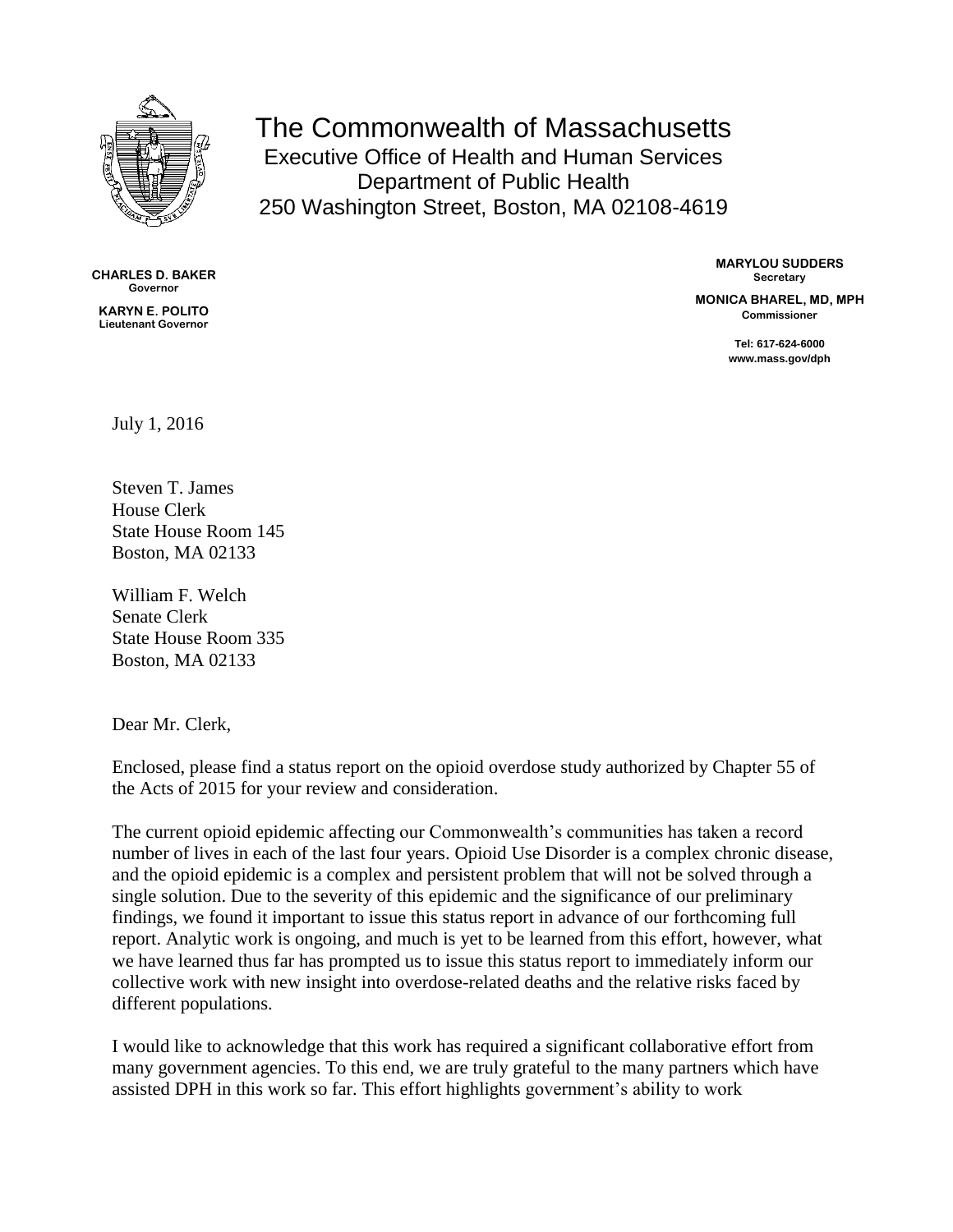collaboratively towards efficiently solving complex and urgent problems. With the effort of legal, technical, and analytical teams across seven agencies (Department of Public Health, EOHHS IT, the Office of the Chief Medical Examiner, the Department of Correction, MassHealth, the Center for Health Information and Analysis, and MassIT), Massachusetts has been able to develop a novel data model that allows for simultaneous analysis of 10 datasets with information relevant to opioid deaths. The goodwill of all parties has been a hallmark of this ongoing work.

I would also like to express my appreciation for the opportunity this legislation has provided the Department of Public Health. The ability to look as broadly and as deeply at public health data has been a unique challenge, but one that has given us a much greater understanding of the current opioid epidemic. The analytic approach authorized by Chapter 55 has enabled Massachusetts to serve as a national example for the possibilities of public health's ability to leverage data warehousing to respond to pressing policy and health concerns by allowing existing data to be used in new and innovative ways to support policy and decision making, and to allocate resources more efficiently and effectively. To this end, other states have already engaged the Department in discussions about the technical aspects of this project, and I hope that this will serve as a model for how complex problems can be tackled in the future.

Let me once again express my appreciation for this opportunity to better understand the root causes of the opioid epidemic. I look forward to sharing the results of our full report with you shortly.

Sincerely,

Monica Bharel, MD, MPH Commissioner Department of Public Health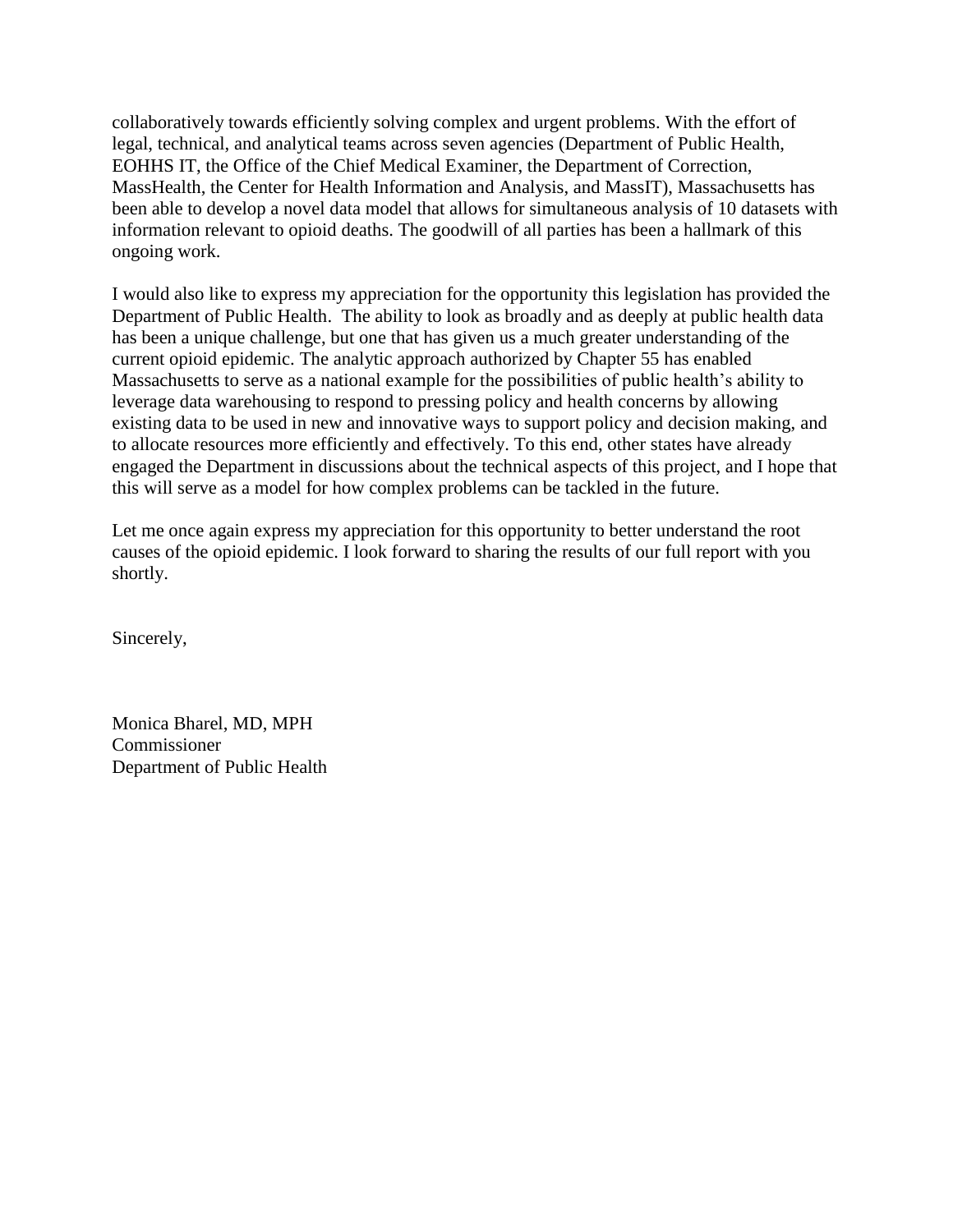

**Helping People Lead Healthy Lives In Healthy Communities** 

# **Assessment of Massachusetts Opioid-Related Deaths:** *Preliminary Findings*



**Massachusetts Department of Public Health** July 1, 2016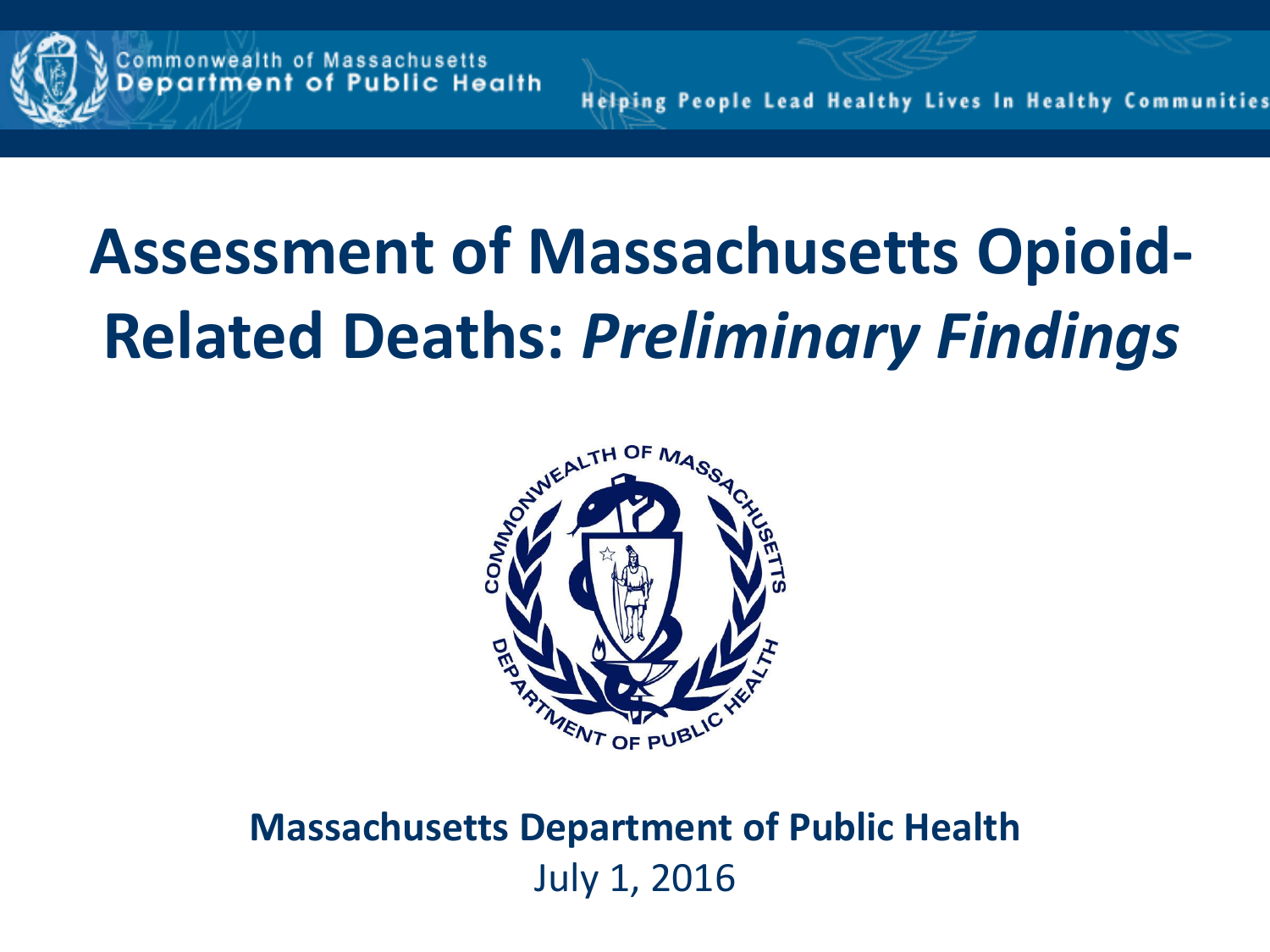

## **Commonwealth of Massachusetts**<br>**Department of Public Health**

### **Opioid-related deaths in Massachusetts increased more than 350% from 2000 to 2015**



**Opioid-Related Deaths, Unintentional/Undetermined Massachusetts: 2000-2015**

Data Source: Data Brief: Opioid-related Overdose Deaths Among Massachusetts Residents, Massachusetts Department of Public Health, May 2016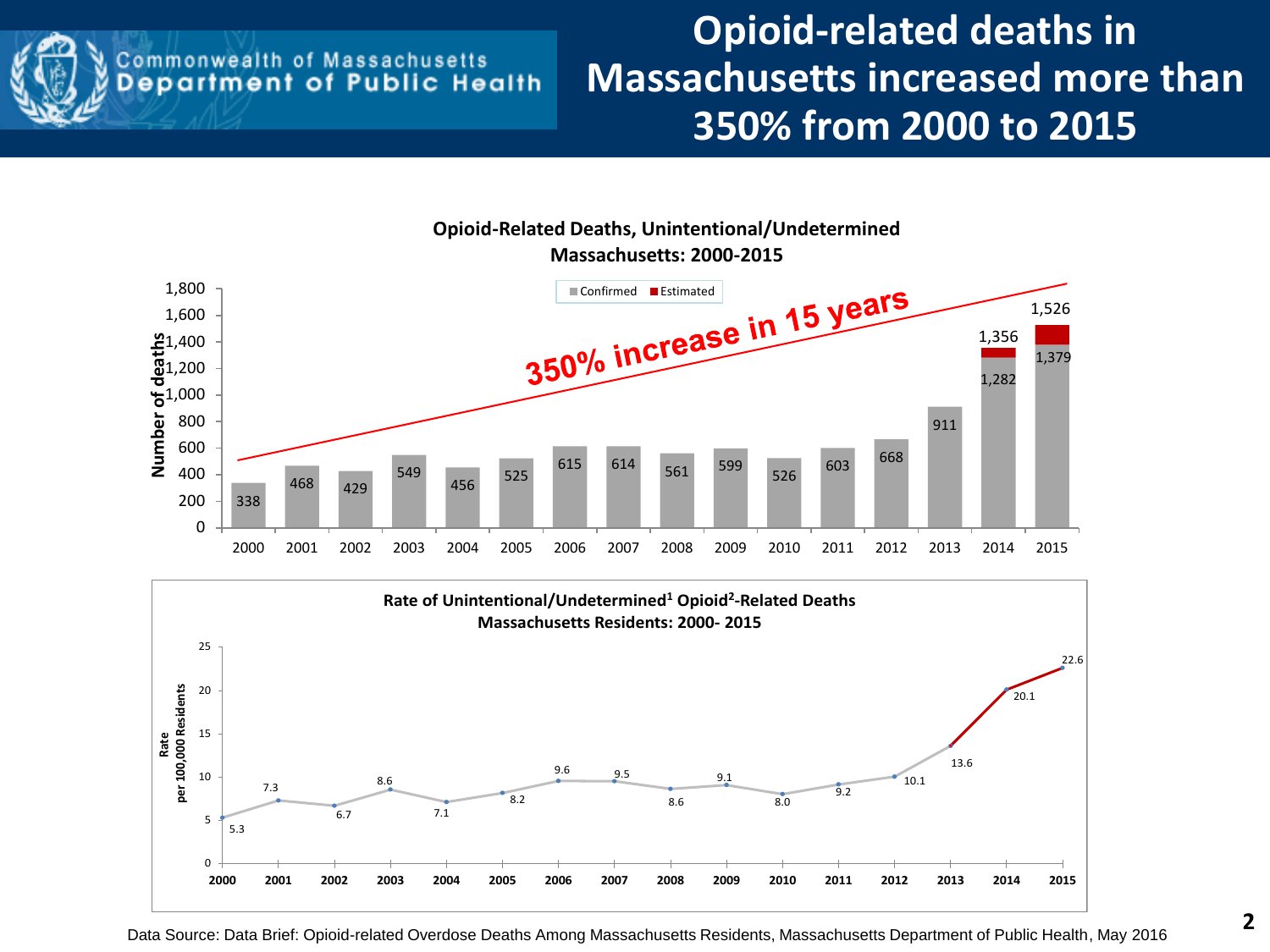

**Chapter 55 Provides the Legal Basis for Cross-Agency Collaboration to Study the Alarming Trends in Opioid-related Deaths**

- •Signed into law in August 2015
- •Requires a comprehensive report to the Legislature and cross-agency collaboration to examine trends in opioid-related deaths and address 7 specific questions
- •Specifies major data sets across government
- •Overcomes legal barriers for use of some data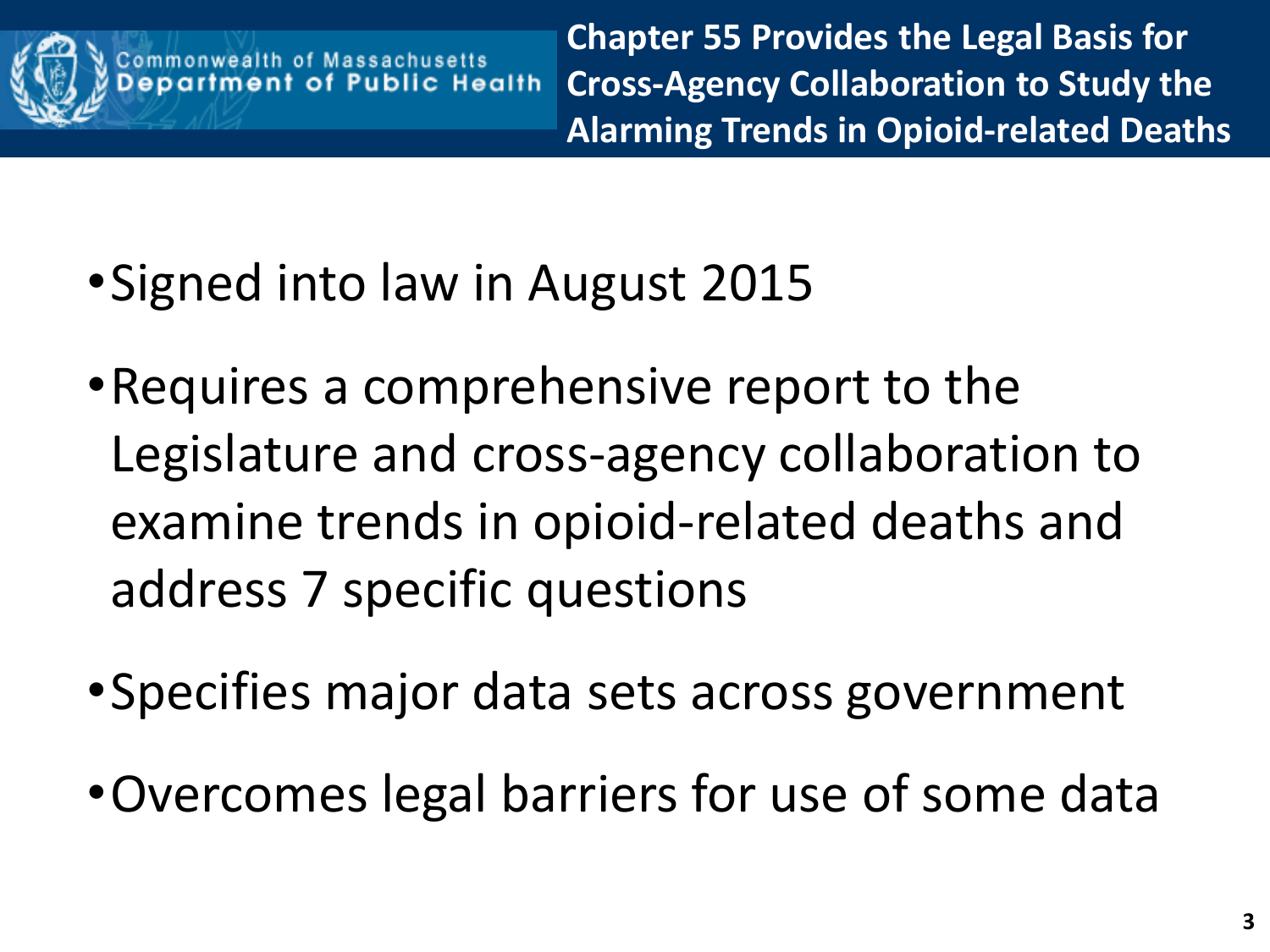

## **Commonwealth of Massachusetts**<br>**Department of Public Health**

**Chapter 55 Analysis is Conducted via a Secured Public Health Data Warehouse to which Only Authorized Users Have Access**

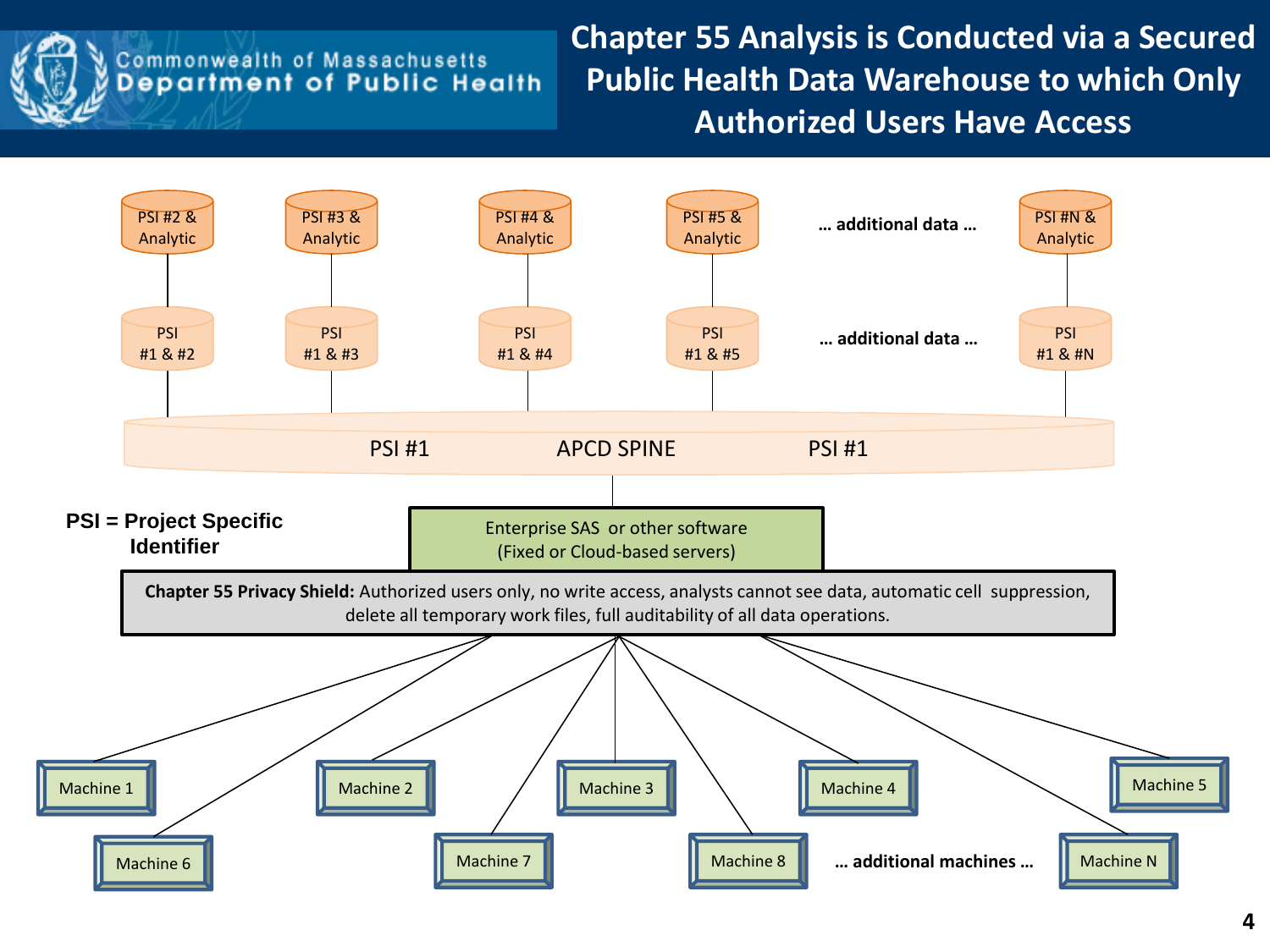

### **Commonwealth of Massachusetts**<br>**Department of Public Health**

# **Chapter 55 – Data mapping**

#### **Data Sources** DPH CHIA (MassHealth) EOPSS Jails & Prisons

#### **System Attributes**

- Data **encrypted** in transit & at rest
- Limited data sets **unlinked** at rest
- Simplified structure using **summarized** data
- Linking and analytics "on the fly"
- No residual files after query completed
- Analysts can't see data
- Automatic cell suppression
- Possible resolution to issues related to 42 CFR part 2



#### **All Doors Opening**

- Significant coordination within DPH
- Financial and technical support from MassIT's Data **Office**
- CHIA takes on role as linking agent
- Coordination across agencies (legal & evaluation)
- Volunteer analytic support from academia and industry

\* Note: Houses of Correction data was unavailable at the time this status update was written. As such, assessment does not reflect HOC inmate outcomes.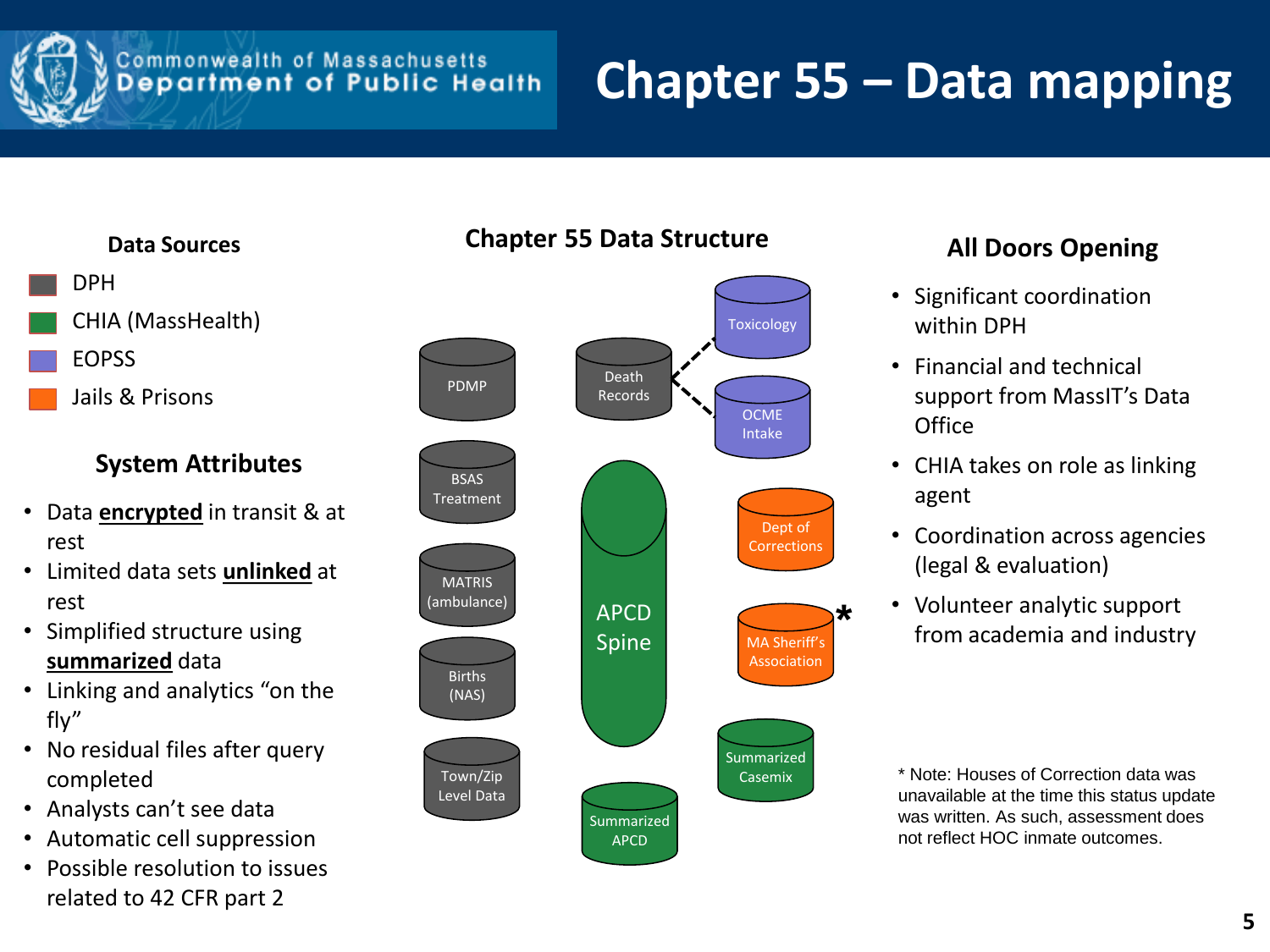

| <b>Statutory Question</b>                                                                                                                                                                                                                                 | <b>Analytic Question</b>                                                                                                                        | <b>Preliminary Findings</b>                                                                                                                                                                                                                                                                                                                                           |
|-----------------------------------------------------------------------------------------------------------------------------------------------------------------------------------------------------------------------------------------------------------|-------------------------------------------------------------------------------------------------------------------------------------------------|-----------------------------------------------------------------------------------------------------------------------------------------------------------------------------------------------------------------------------------------------------------------------------------------------------------------------------------------------------------------------|
| 1. Instances of multiple provider<br>episodes, meaning a single<br>patient having access to opiate<br>prescriptions from more than 1<br>provider                                                                                                          | Does an abnormally high number<br>of prescribing physicians increase<br>a patient's risk of fatal overdose?                                     | Individuals who obtain prescriptions for<br>opioids from more than one prescriber may<br>be at greater risk of death. Based on<br>observed data, the use of 3 or more<br>prescribers within a 3 month period is<br>associated with a 7-fold increase in risk of<br>fatal opioid overdose.                                                                             |
| 2. Instances of poly-substance<br>access, meaning a patient having<br>simultaneous prescriptions for an<br>opiate and a benzodiazepine or<br>for an opiate and another drug<br>which may enhance the effects or<br>the risks of drug abuse or<br>overdose | Does the concurrent use of<br>benzodiazepines and opioids<br>increase the risk of fatal opioid<br>overdose relative to taking<br>opioids alone? | Preliminary findings support the hypothesis<br>that increased risk of fatal overdose is<br>associated with concurrent use of opioids<br>and benzodiazepines. Based on observed<br>data, the concurrent use of benzodiazepines<br>and opioids is associated with a 4-fold<br>increase in risk of fatal opioid overdose.<br>Future analysis should include other drugs. |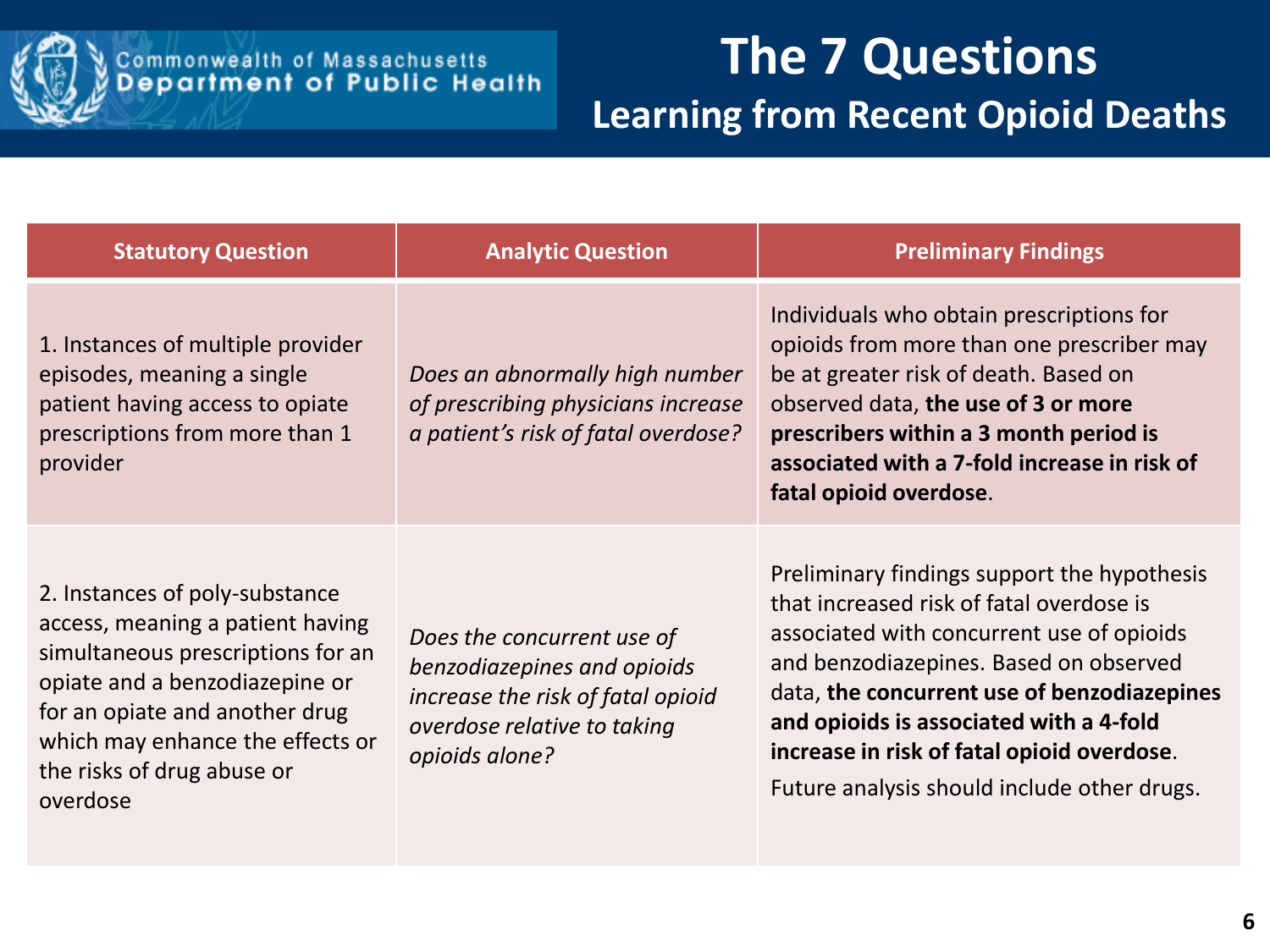

| <b>Statutory Question</b>                                                                                                                                                                      | <b>Analytic Question</b>                                                                                                             | <b>Preliminary Findings</b>                                                                                                                                                                                                                                                                                                                                                                                                                                                                                                                                                                    |
|------------------------------------------------------------------------------------------------------------------------------------------------------------------------------------------------|--------------------------------------------------------------------------------------------------------------------------------------|------------------------------------------------------------------------------------------------------------------------------------------------------------------------------------------------------------------------------------------------------------------------------------------------------------------------------------------------------------------------------------------------------------------------------------------------------------------------------------------------------------------------------------------------------------------------------------------------|
| 3. The overall opiate prescription<br>history of the individuals,<br>including whether the individuals<br>had access to legal prescriptions<br>for opiate drugs at the time of<br>their deaths | Did opioid-related overdose<br>decedents have access to legal<br>opioids, defined as a prescription<br>filled, around time of death? | There is evidence to support an emerging<br>hypothesis that illegally-obtained substances<br>are the driving force behind opioid-related<br>deaths. At least 2 out of 3 people who died<br>of an opioid-related overdose had an opioid<br>prescription between 2011 and 2014. But<br>only 8.3% of opioid overdose decedents had<br>an opioid prescription in the same month as<br>their death. Of those who died of an opioid<br>overdose with toxicology reports,<br>approximately 83% had illegally-obtained or<br>likely illegally-obtained substances in their<br>system at time of death. |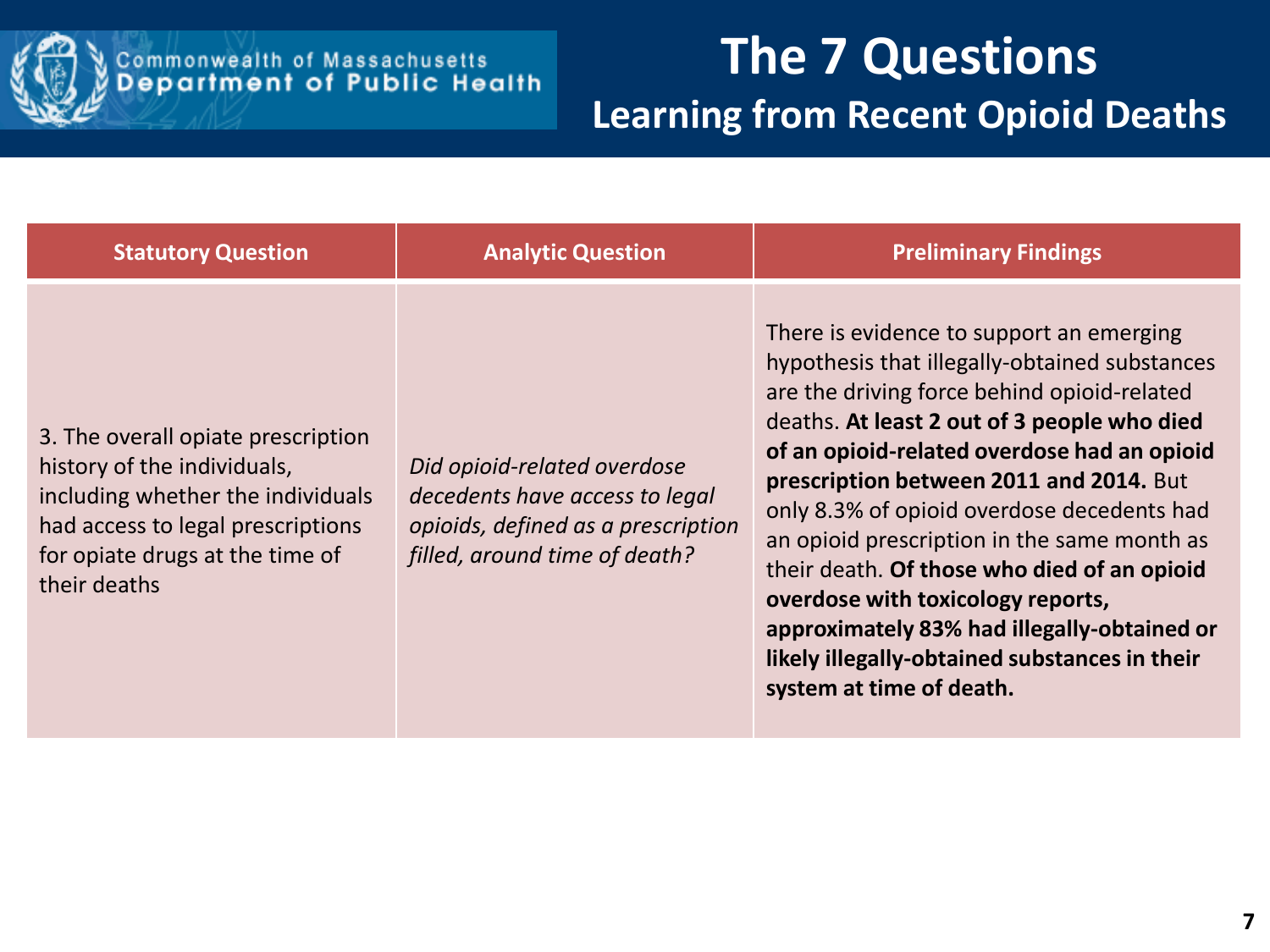

| <b>Statutory Question</b>                                                                                                                       | <b>Analytic Question</b>                                                                                                          | <b>Preliminary Findings</b>                                                                                                                                                                                                                                                                                                                                                                                                                                                                                                                                                                                                                                      |
|-------------------------------------------------------------------------------------------------------------------------------------------------|-----------------------------------------------------------------------------------------------------------------------------------|------------------------------------------------------------------------------------------------------------------------------------------------------------------------------------------------------------------------------------------------------------------------------------------------------------------------------------------------------------------------------------------------------------------------------------------------------------------------------------------------------------------------------------------------------------------------------------------------------------------------------------------------------------------|
| 4. Whether the individuals had<br>previously undergone voluntary<br>or involuntary treatment for<br>substance addiction or behavioral<br>health | Substance abuse treatment<br>history (voluntary and<br>involuntary) of Massachusetts<br>residents who died of opioid<br>overdose. | Clients who received voluntary treatment<br>had better outcomes than clients who<br>received involuntary treatment.<br>Those who received involuntary treatment<br>were 2.2 times more likely to die of opioid-<br>related overdoses and 1.9 times more likely<br>to die of any cause compared to those with a<br>history of voluntary treatment and no<br>history of involuntary treatment.<br>The majority of patients who received both<br>voluntary and involuntary treatment were<br>previously known to or diagnosed by the<br>health care system (e.g. previous opioid-<br>related admission, prior mental health<br>treatment, reported prior overdose). |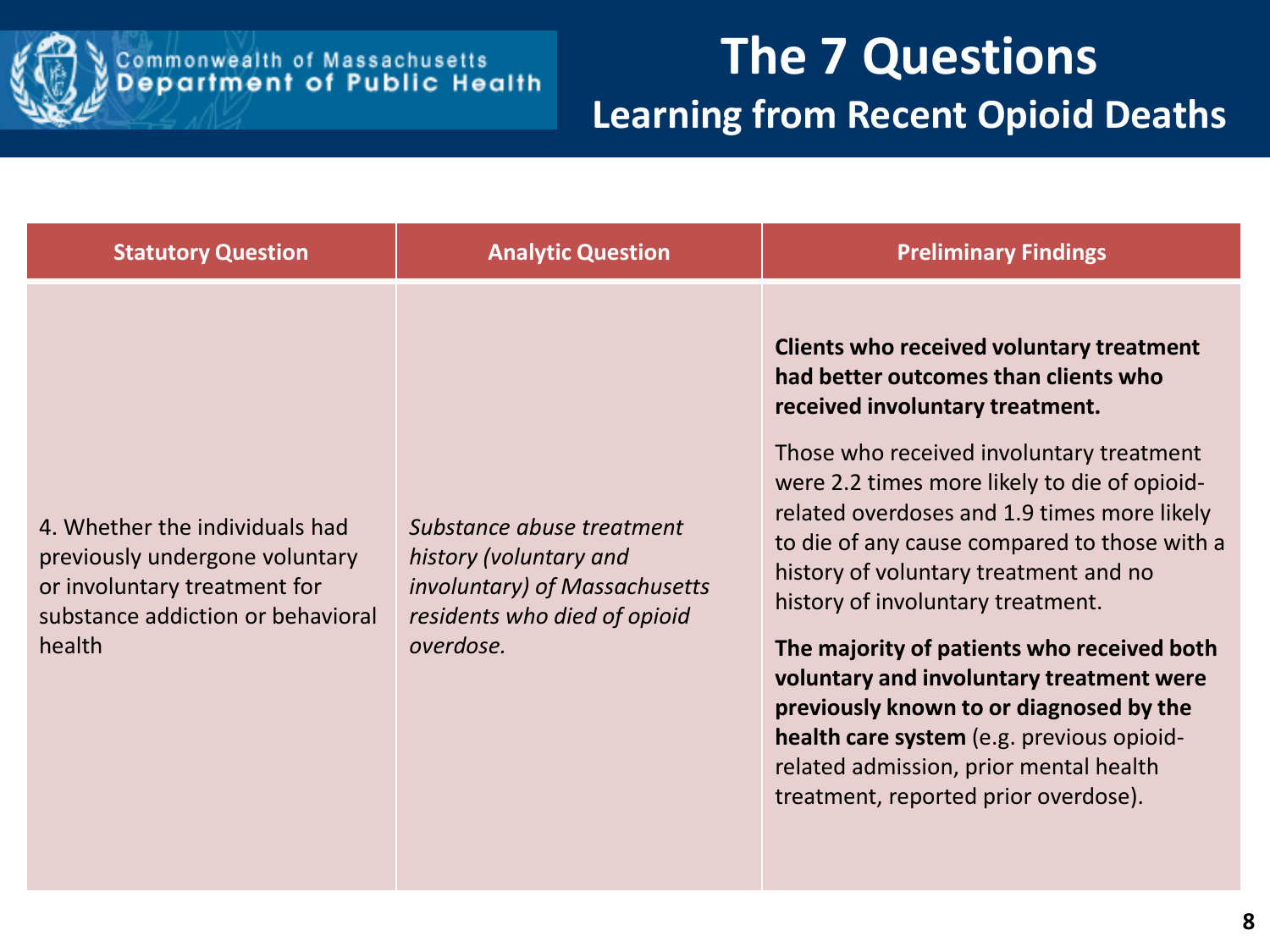

| <b>Statutory Question</b>                                                                                                                      | <b>Analytic Question</b>                                                         | <b>Preliminary Findings</b>                                                                                                                                                                                                                                                                                                                                                                                                                                                                                                                                                                                                                                                                                                 |
|------------------------------------------------------------------------------------------------------------------------------------------------|----------------------------------------------------------------------------------|-----------------------------------------------------------------------------------------------------------------------------------------------------------------------------------------------------------------------------------------------------------------------------------------------------------------------------------------------------------------------------------------------------------------------------------------------------------------------------------------------------------------------------------------------------------------------------------------------------------------------------------------------------------------------------------------------------------------------------|
| 5. Whether the individuals had<br>attempted to enter but were<br>denied access to treatment for<br>substance addiction or behavioral<br>health | Does denial of service lead to an<br>increased risk of fatal opioid<br>overdose? | For this study period, denial of service<br>information and waitlist data within the<br>BSAS treatment system was not reliably<br>captured to enable the understanding of the<br>connection between denial of service and<br>risk of death. Additionally, it should be noted<br>that for individuals that would like to access<br>treatment, a number of factors can<br>complicate their access to care including<br>homelessness, unemployment, insurance,<br>childcare, criminal involvement, cost, wait<br>time, distance to treatment, and other<br>barriers. DPH's Substance Abuse Helpline is<br>actively working to enhance efforts to<br>increase access to treatment but is not itself<br>a gatekeeper for access. |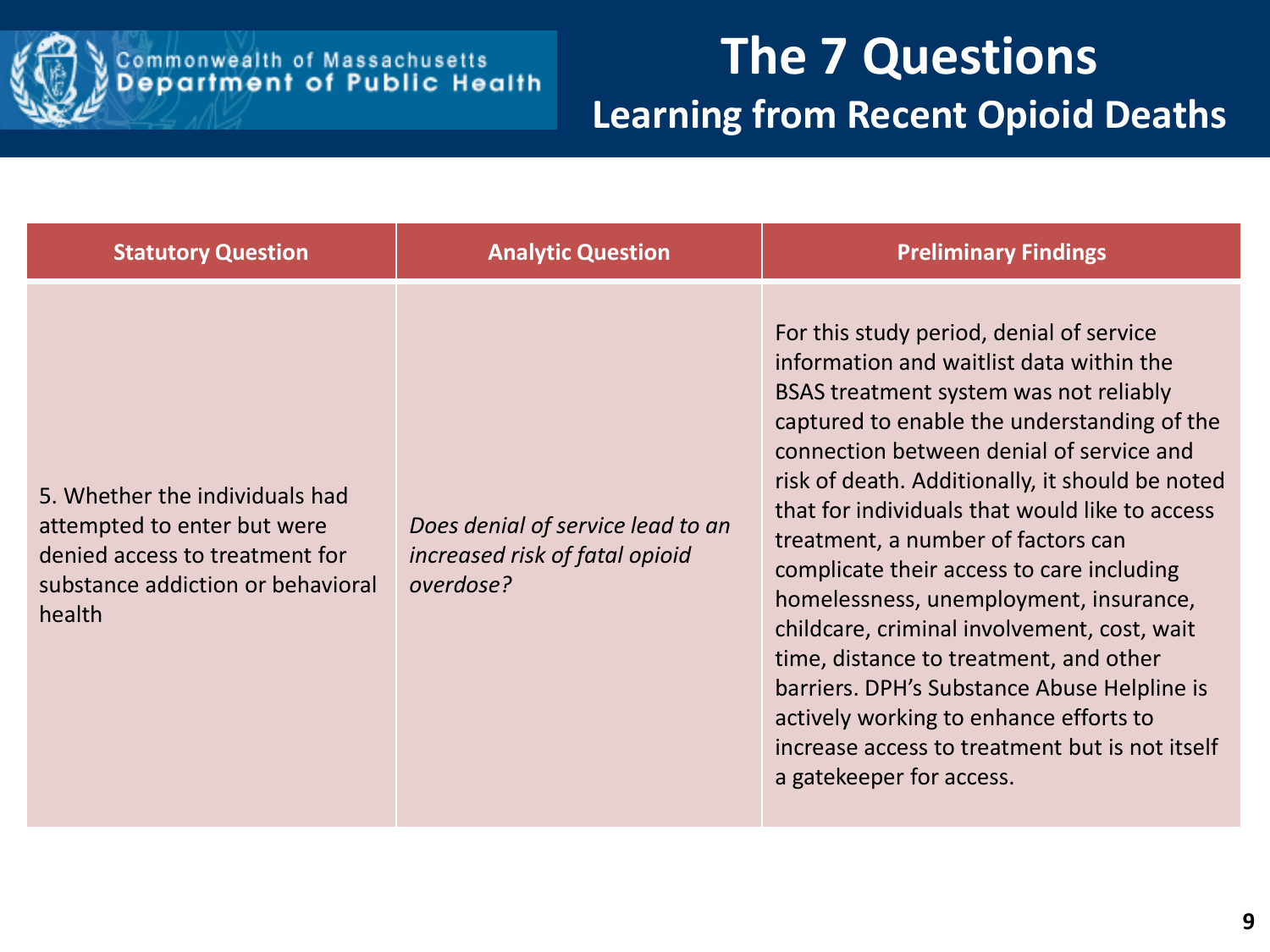

| <b>Statutory Question</b>                                                                | <b>Analytic Question</b>                                                                  | <b>Preliminary Findings</b>                                                                                                                                                                                                                                                                                                                                                                                                                                                                                                                                                                                                                                                                                                                                                                                                                                                                                                                                             |
|------------------------------------------------------------------------------------------|-------------------------------------------------------------------------------------------|-------------------------------------------------------------------------------------------------------------------------------------------------------------------------------------------------------------------------------------------------------------------------------------------------------------------------------------------------------------------------------------------------------------------------------------------------------------------------------------------------------------------------------------------------------------------------------------------------------------------------------------------------------------------------------------------------------------------------------------------------------------------------------------------------------------------------------------------------------------------------------------------------------------------------------------------------------------------------|
| 6. Whether the individuals<br>had received past<br>treatment for a substance<br>overdose | Are those who have had a<br>non-fatal overdose more<br>likely to die from an<br>overdose? | It is assumed that people with substance use disorders<br>who have a history of treatment for nonfatal opioid-<br>related overdoses are at higher risk for eventually dying of<br>an opioid-related overdose. Two datasets were used to<br>identify nonfatal opioid-related overdoses: the<br>Massachusetts Ambulance Trip Record Information<br>System (MATRIS) and Acute Case Mix. At least 30% of<br>MATRIS data was unreported and only 20% of data from<br>MATRIS and Case Mix overlap. At least 9.3% of people<br>with a fatal opioid-related overdose had at least 1 prior<br>nonfatal overdose event recorded in either Case Mix or<br><b>MATRIS.</b> Due to the quality of the data, this is an<br>underestimate. No differences were found by gender.<br>However, there was a difference by age. Compared to<br>people aged 45+, those aged 27 and under and those 28<br>to 34 were nearly twice as likely to have a previous<br>overdose event before death. |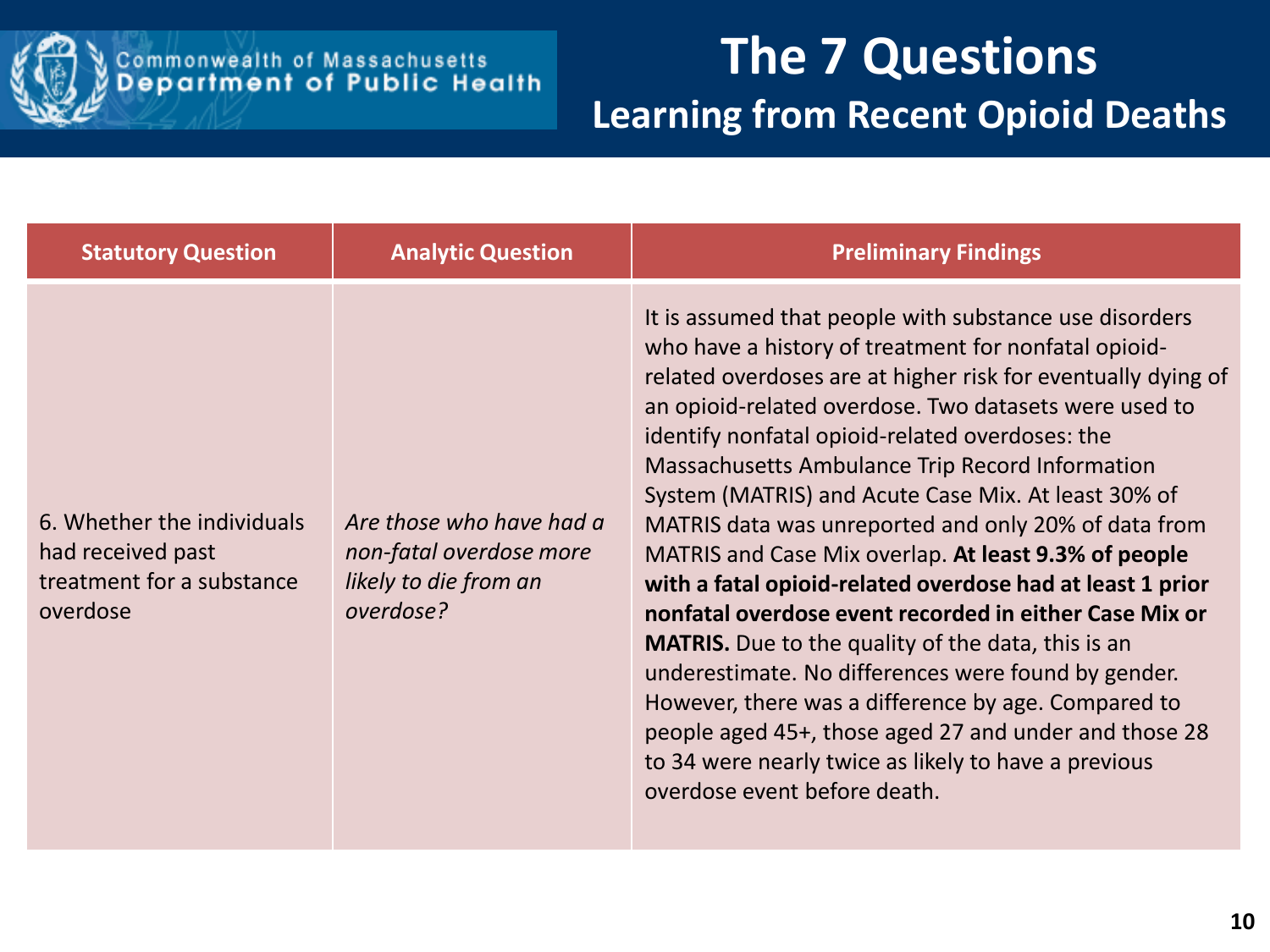

| <b>Statutory Question</b>                                                                                                                                                                  | <b>Analytic Question</b>                                                         | <b>Preliminary Findings</b>                                                                                                                                                                                                                                                                                                                                                                                                                      |
|--------------------------------------------------------------------------------------------------------------------------------------------------------------------------------------------|----------------------------------------------------------------------------------|--------------------------------------------------------------------------------------------------------------------------------------------------------------------------------------------------------------------------------------------------------------------------------------------------------------------------------------------------------------------------------------------------------------------------------------------------|
| 7. Whether any individuals<br>had been previously<br>detained or incarcerated<br>and, if so, whether the<br>individuals had received<br>treatment during the<br>detention or incarceration | Does treatment during<br>incarceration reduce<br>likelihood of a fatal overdose? | Under the DOC's current program and services, there<br>does not appear to be a reduction in the likelihood of<br>fatal opioid-related overdose for those inmates<br>receiving DOC treatment as compared to those not<br>known to have received DOC treatment. It should be<br>noted that further analysis is needed to determine<br>how the risks associated with being incarcerated (with<br>or without treatment) impact the risk of overdose. |